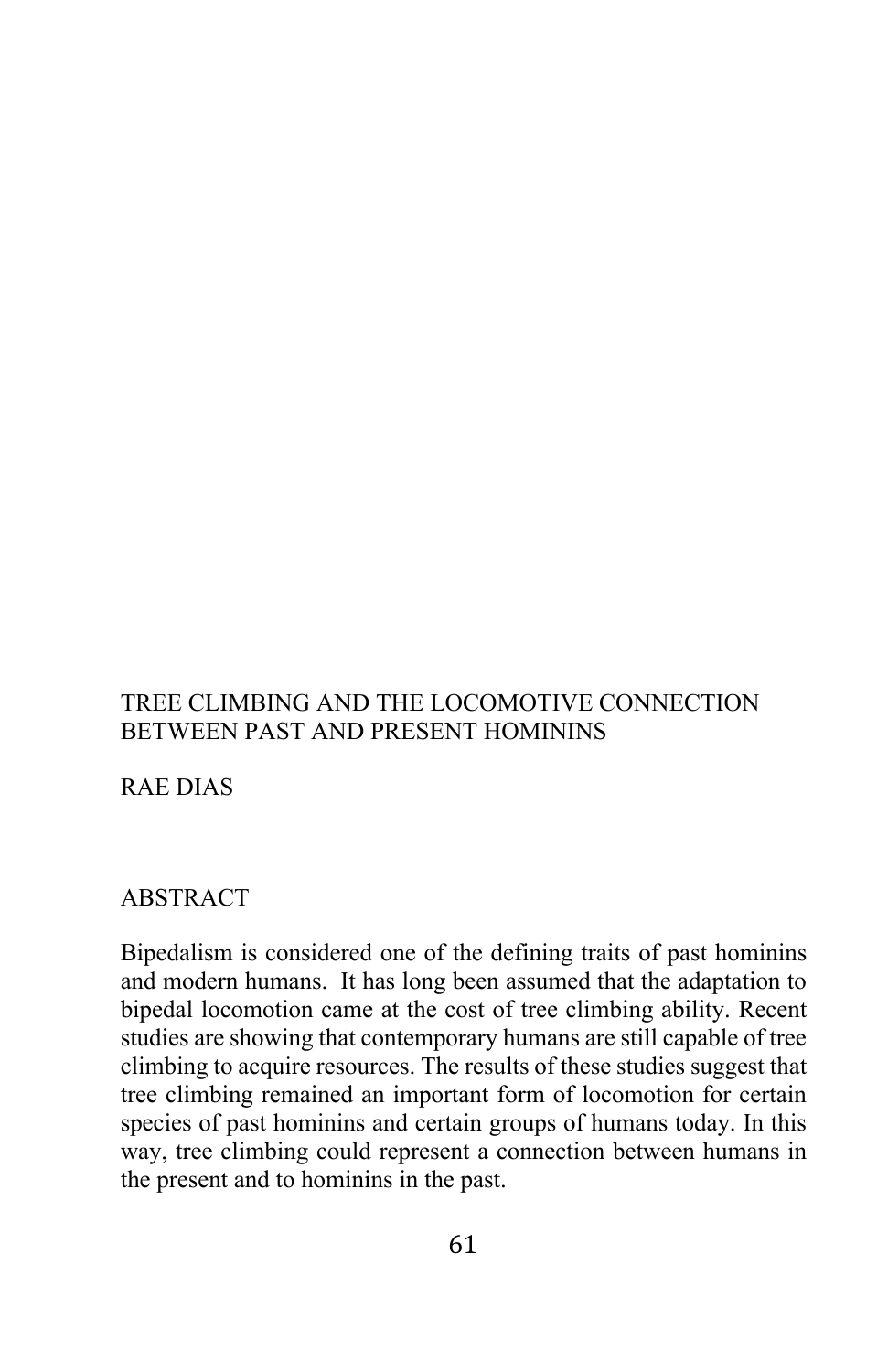## INTRODUCTION

Humans are the only species of living primates to move exclusively with an upright, two-legged bipedal posture. While other primates, such as chimpanzees, bonobos, and gorillas have the ability to walk bipedally and have been witnessed doing so, they are not obligate bipeds. In other words, walking upright is not their primary form of locomotion and so their skeletal and muscular systems have not specifically evolved for a bipedal posture and movement like we see in humans today. As a result, this highly specialized form of terrestrial locomotion is predominantly seen as one of the defining traits of a hominin, as well as a connection between modern humans and our evolutionary past. Due to this, the subject of bipedalism and its specific musculoskeletal adaptations have dominated paleoanthropological literature on hominin locomotion (Bramble and Lieberman 2004; Lieberman et al. 2006). This is not to say that the behavioural and physical shift towards bipedalism does not hold an important place in human evolution. Rather, the issue lies in that bipedal locomotion is given priority in anthropological research and so it influences what questions are asked about the locomotor abilities of likely human predecessors, such as *Australopithecus afarensis* and *Australopithecus africanus*. Despite the fact that fossil evidence shows that tree climbing was the dominant form of movement for our predecessors and other non-human apes for millions of years, tree climbing as an important type of locomotion in hominins has received minimal attention in these discussions. Any arboreal traits are often seen as mere encumberments to the bipedal model and unimportant traits by themselves (Kraft, Venkataraman, and Dominy 2014; Venkataraman, Kraft, and Dominy 2013). As Kozma and colleagues (2018) have pointed out, it is commonly thought that the ability to efficiently walk upright came at the *cost* of arboreal climbing. While it is certainly true that humans have lost many of the arboreal adaptations that would likely make our species more adept at tree climbing, recent research shows that humans are still capable of vertical tree climbing.

The main questions surrounding the lack of research into arboreality are twofold. Firstly, why do anthropologists place more emphasis on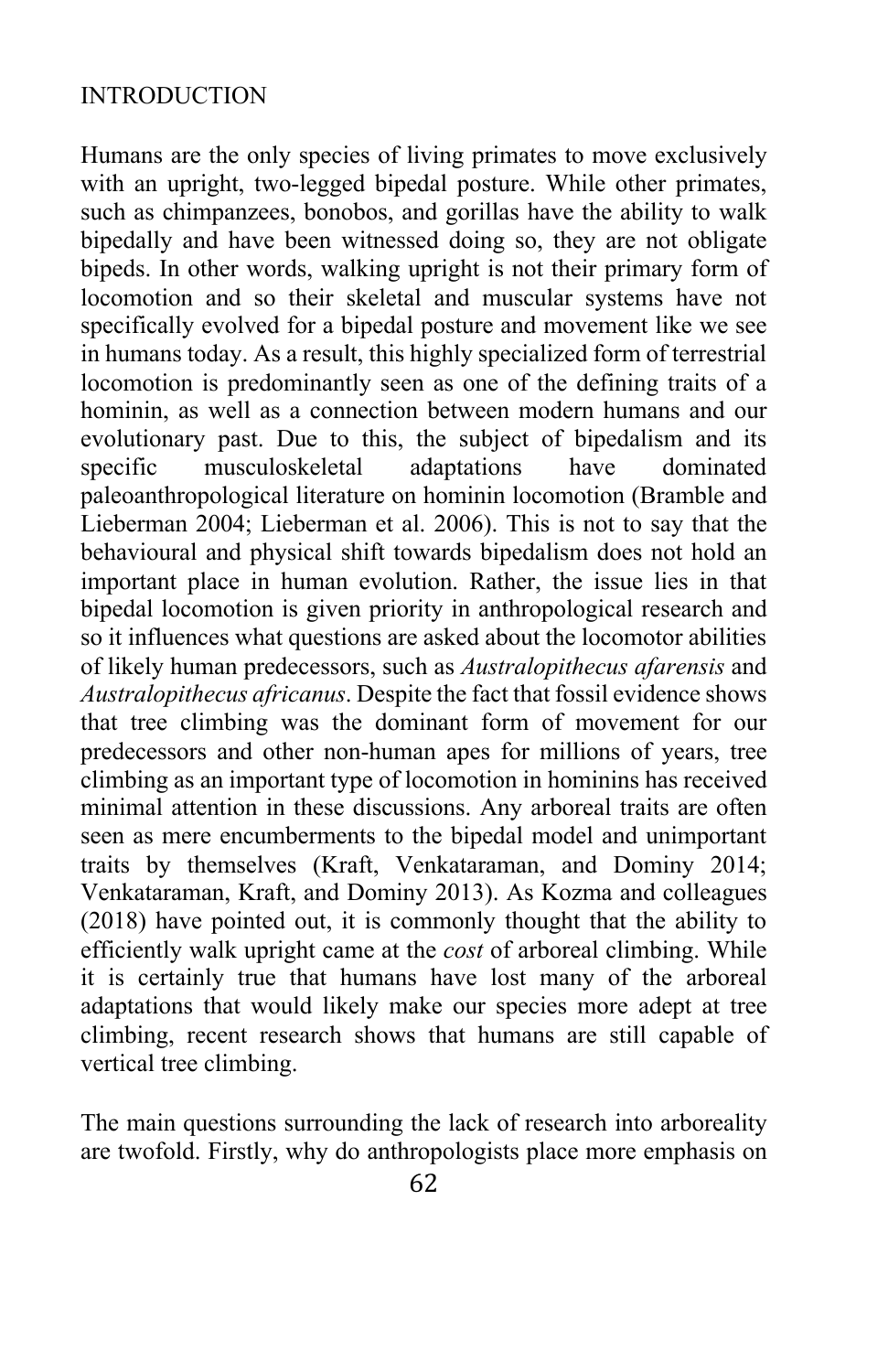studying the emergence of bipedalism in past hominin species and frequently show a disinterest in exploring questions about the role that tree climbing could have played in hominin evolution? Secondly, why are not more questions being asked regarding the likely continued importance of tree climbing in both past hominins and in humans today? Despite modern humans being highly specialized for bipedal locomotion, experimental and ethnographic studies suggest that humans are still competent tree climbers (Kraft, Venkataraman, and Dominy 2014; Venkataraman, Kraft, and Dominy 2013). What is the significance of this dual-functionality? By asking more questions regarding the importance of tree climbing in both past and present humans, the rich diversity of human behaviour, such as the ability to adapt to living in a variety of environments across the world, can be better encapsulated and appreciated both within the academic realm and beyond it. In this way, meaningful connections can be formed *between* contemporary humans *and* hominins who may be our distant ancestors and relatives.

## THE HISTORY OF BIPEDALISM INQUIRIES

Human bipedalism has captivated the interest of anthropologists and other scholars alike for over a century. Even before the discipline of anthropology had been established, the fact that humans stood and walked upright, unlike other apes, captured the interest of naturalists in the 19th century. In his article, "Stand and Be Counted: The Neo-Darwinian Synthesis and the Ascension of Bipedalism as an Essential Hominid Synapomorphy", Tom Gundling covers the history of bipedalism inquiry, which will be summarized in the following section.

In 1809 Jean Baptiste Lamarck speculated on what might happen to a quadrupedal animal if they were forced to walk upright on their feet, and theorized that the big toe would presently become aligned with the other toes. While Lamarck's general theory of evolution has long since been disproven, his above speculation is notably akin to that of discussions regarding the transition to bipedalism. In 1871, in *The Descent of Man*, Charles Darwin also describes a transition to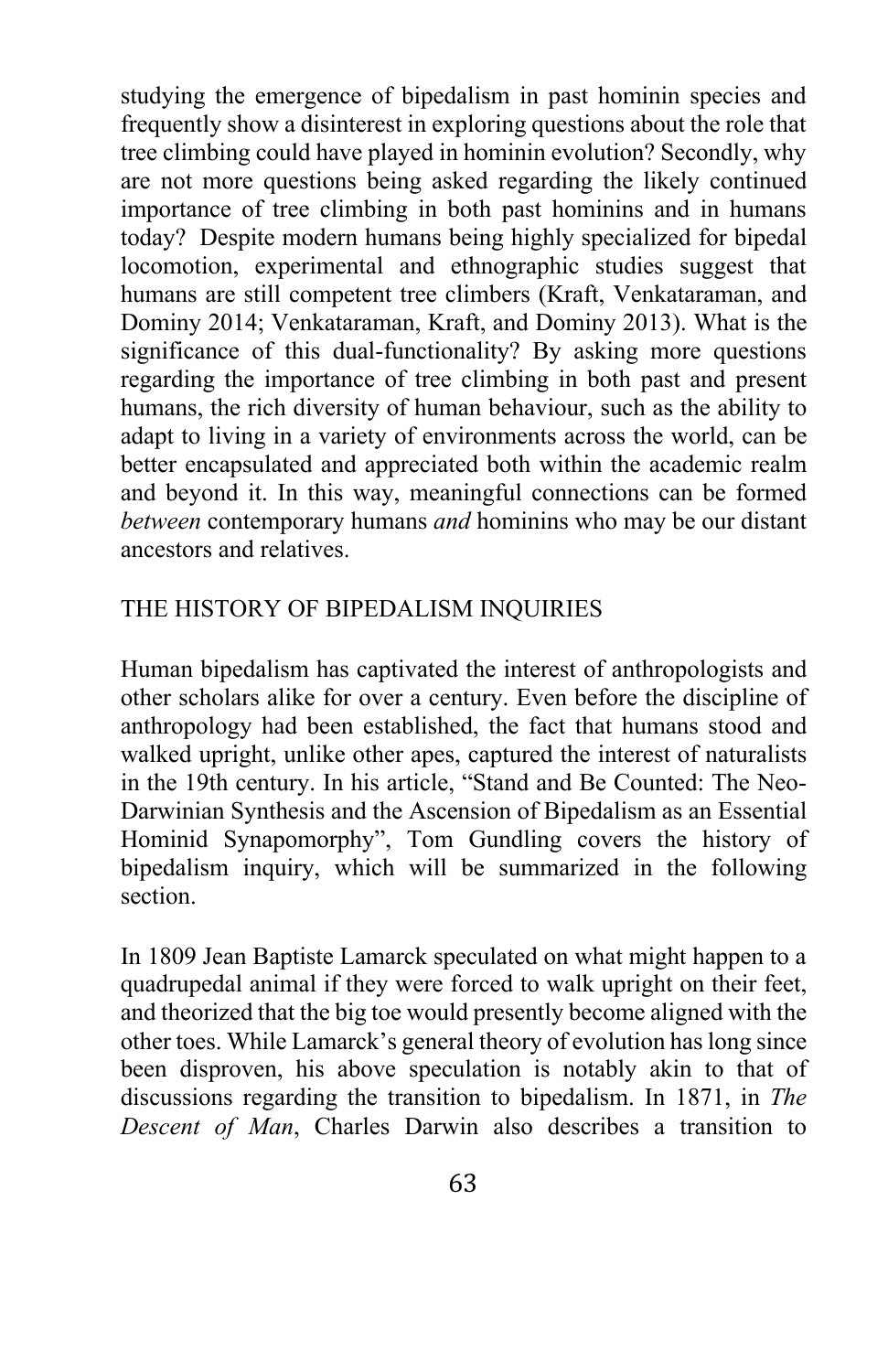bipedalism, although his theoretical approach was entrenched in natural selection and not the now infamous Lamarckism. He speculates that as predecessors to humans became more and more upright, their hands became more specialized for prehension and their legs and feet would have also changed for "firm support and progression" (Gundling 2012:187). A decade or so later, in Alfred Russell Wallace's *Darwinism,* he agreed that the transition to bipedalism and thus freeing up the hands was "the first major change associated with the human lineage" (Grundling 2012: 187-188). In reviewing the observations of Lamarck, Darwin and Wallace, Grundling (2012) concludes that their respective works agreed that bipedal locomotion was the first significant evolutionary step that set humans apart from an ape ancestor.

He also notes that in 1951, Sherwood Washburn stated that the origins of modern humans began with the advent of bipedalism. Washburn's statement represented a paradigm shift in how researchers approached the study of fossils and human evolution, as Gundling notes that "[i]t is now incumbent on paleoanthropologists to demonstrate that any fossils claimed to be those of a hominid must display bipedal features" (206). With this conclusion in mind, one begins to understand why paleoanthropology's philosophical stance is so deeply rooted in asking questions about bipedalism, such as when this form of locomotion first became evident in the hominin lineage and the ways in which humans and their predecessors are physically adapted to this upright posture. Yet the study of the evolution of bipedalism is still filled with speculation, because postcranial fossils are not commonly found and when they are, they are often fragmentary or not easy to match to the cranial remains (Tuttle 1981).

## THE BEGINNING OF TREE CLIMBING INQUIRIES

One of the key questions regarding the evolution of bipedalism is *how*  the shift to this form of locomotion occurred. While this question has been pursued by anthropologists for over a century, a definitive answer has yet to be found. As early as 1900, Klaatsch speculated that vertical tree climbing might have been a pre-adaptive behaviour to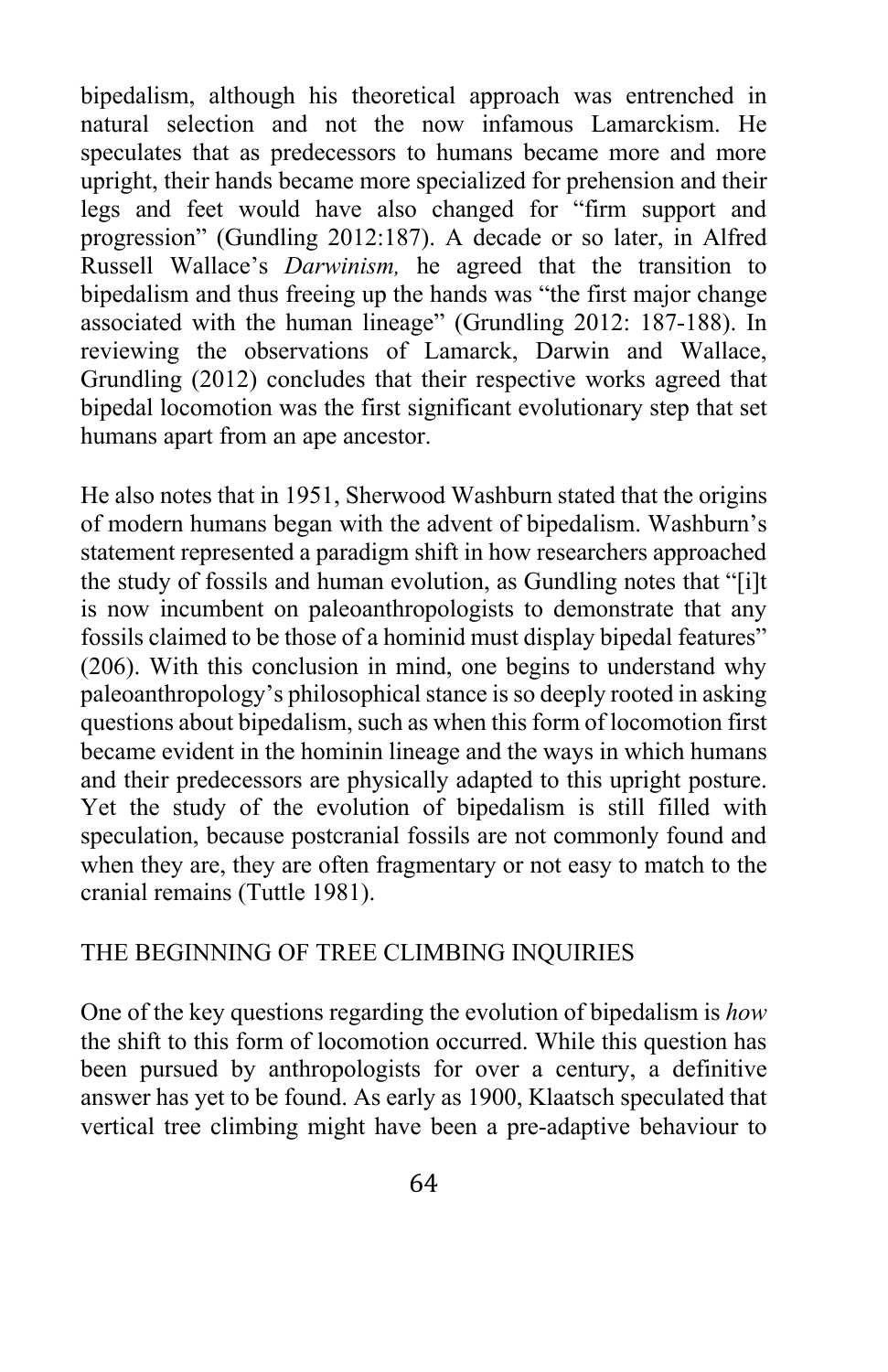bipedalism due to the enlarged size and shape of the human gluteus maximus (Stern 1972), which allows for powerful hip extension and the hyperextension needed for an upright stance. This speculation is particularly noteworthy because it appears to be the first proponent of what came to be formally known as the vertical climbing hypothesis some 70 years later. Before this hypothesis was formulated, research regarding past hominin locomotion attempted to answer questions focused on terrestrial forms of movement rather than arboreal modes. A common discussion for more than half a century was that terrestrial bipedalism arose from "arboreal giant apes'' who became adapted to plantigrade quadrupedalism before transitioning to bipedalism (Tuttle et al. 1974: 390). This theory was put forward by Arthur Keith in 1903 and focused solely on lower limb adaptations, although it was later refined to include the argument by the palaeontologist Gregory (1916- 49) that brachiating was a pre-adaptation to the upright position needed for bipedalism (Tuttle et al. 1974). This came to be known as the Keith-Gregory model. However, Keith later abandoned the brachiationist model in the 1940s, although Gregory and other scholars continued to argue for this hypothesis. The debate continued for several decades in various forms. Upon the advancement of biomolecular science in the 1960s, there was an abundance of evidence that showed that humans, chimpanzees, and gorillas were genetically similar to each other (Tuttle et al. 1974). In an attempt to include this genetic affinity into discussions regarding the evolution of bipedalism, Washburn proposed in the 1960s and 1970s that knuckle-walking had been a transitory locomotion phase between brachiation and bipedalism (Tuttle et al. 1974).

In the 1970s and 1980s, several scholars began to question this theoretical approach and an alternate hypothesis was presented that challenged the terrestrial knuckle-walker model: the vertical climbing hypothesis. The hypothesis states that "... protohominins adaptations for arboreal locomotion were later adapted for terrestrial locomotion, forming key precursors to bipedalism" (Bartlett et al. 2014: 125). Instead of a transitory knuckle-walking phase, there was a more direct transition from moving around in the trees to walking upright on the ground. Prost (1980) was one of the first anthropologists to attempt to empirically measure the field patterns of human and chimpanzee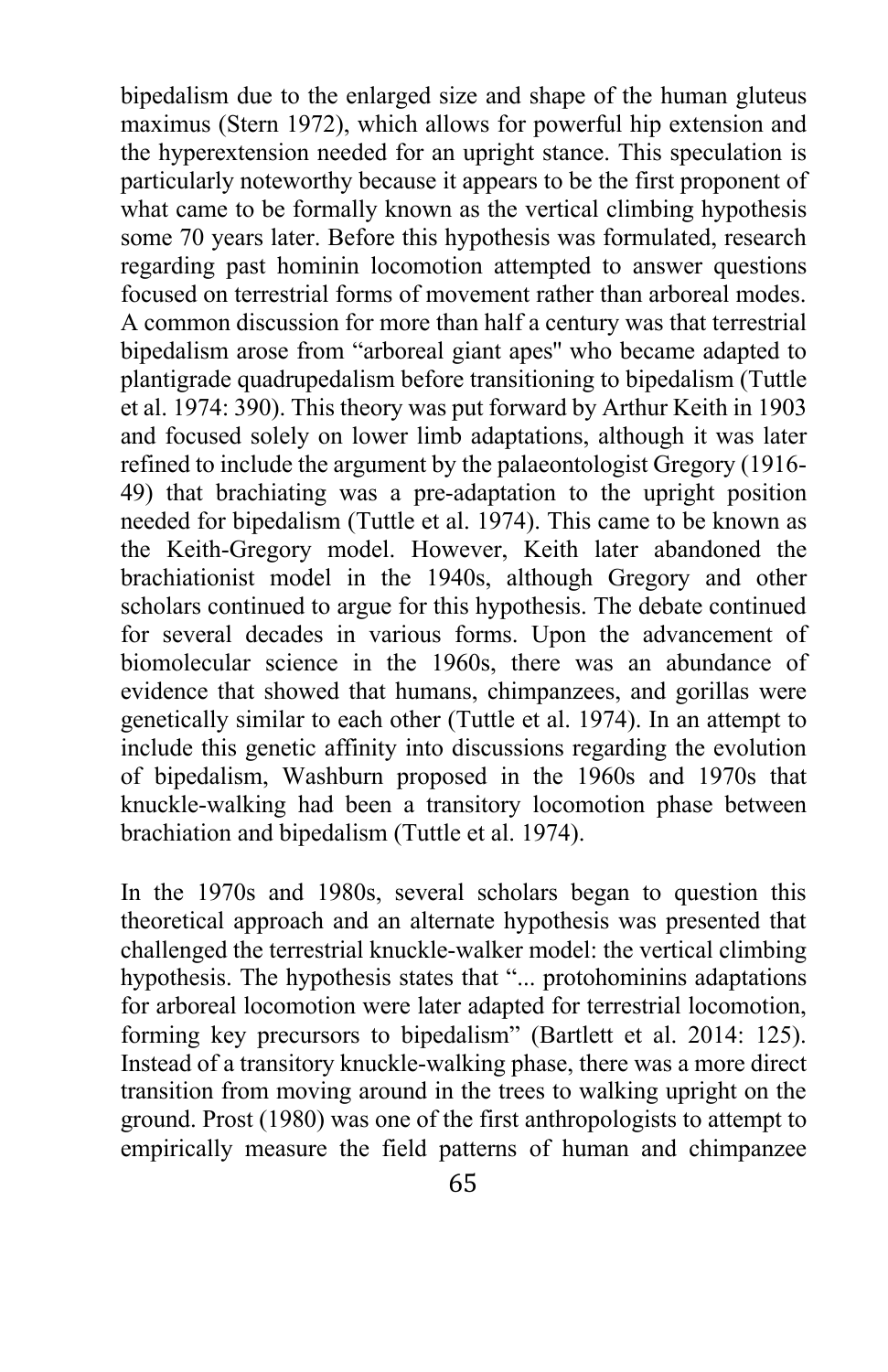locomotion, and he observed that the lower limb patterns and trunk position of chimpanzee quadrupedal vertical climbing and human bipedal walking was remarkably similar. He suggested that a transitory, hominin-like species would possess upper limbs adapted to brachiating and a pelvis and lower limbs more human-like and adapted to bipedal walking locomotion. Given that australopithecines display this mixed morphology of arboreal and terrestrial traits, this would suggest that they were adapted to vertical tree climbing while also having the ability to be facultative bipeds and move about on the ground (Prost 1980).

Russell H. Tuttle is also particularly well-known for arguing that the upright upper body position and lateral flexion of the spine required for vertical climbing was a pre-adaptation for terrestrial bipedalism (Tuttle et al. 1974; Tuttle 1981). He also directly disagreed with the knuckle-walking hypothesis, instead arguing for a hylobatian model in which… "vertical climbing on tree trunks and vines and bipedalism on horizontal boughs were conspicuous components of their locomotor repertoire. They commonly stood bipedally while foraging in trees and employed bipedalism during intraspecific displays" (Tuttle 1981: 90). The vertical climbing hypothesis was explored further by a multitude of scholars in the 1980s, such as Stern and Susman (1981) and Fleagle and colleagues (1981). For example, Stern and Susman (1981) used electromyography (EMG) in an attempt to answer the question of gluteus maximus activation in non-human apes and humans. They found that in the powerful hip extension that is utilized during movements such as standing up from a chair or rising from a squatting position, the human gluteus maximus is activated in a similar way to the gluteus muscles in apes when they are vertically climbing (Stern and Susman 1981). They also found that the medial rotation of the thigh occurs in a similar fashion in both vertical climbing and bipedal walking. Stern and Susman (1981) interpreted this data to mean that climbing could have been a pre-adaptation to bipedal walking, which harkens back to Klaatsch's speculation in 1900.

While anthropologists have yet to reach a consensus regarding how bipedalism arose in hominins and what forms of locomotion were the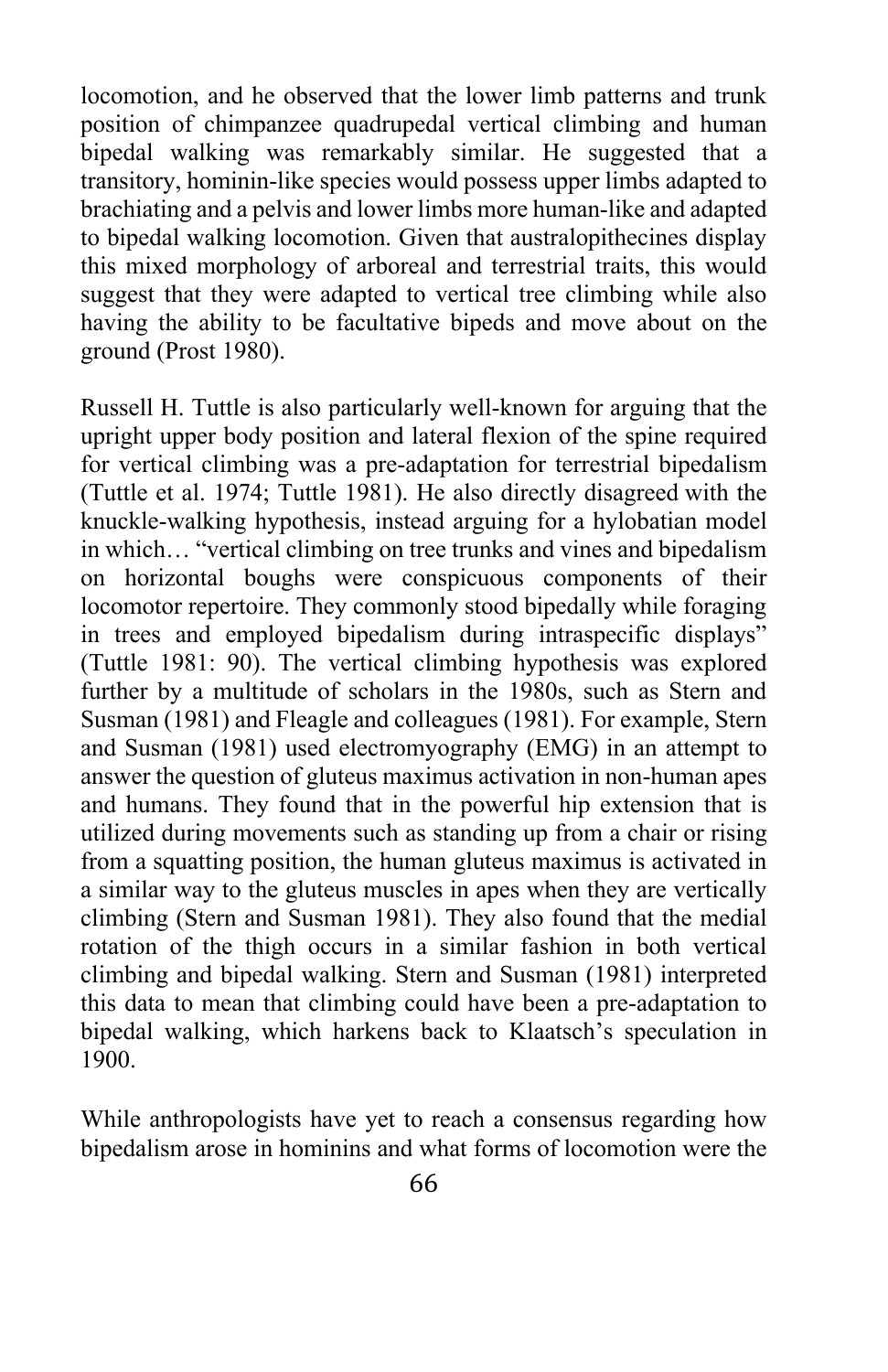predominant precursors to this behaviour, one thing remains clear from these findings and more recent paeloanthropological research: the locomotion repertoire of past ape and hominin fossils is likely to have been varied and complex, regardless of whether bipedalism arose from terrestrial quadrupedalism or tree climbing. For example, research on the foot of *Ardipithecus ramidus,* a 4.4 million year old fossil, suggests that this species used a mixture of terrestrial quadrupedalism similar to that of gorillas and chimpanzees, as well as tree climbing to move around (Prang 2019). Analyses of the mixed morphology of both arboreal and bipedal traits in *Australopithecus afarensis* and *Australopithecus africanus* (two hominin-like species from approximately 4 to 1 million years ago) also suggests that there was a great amount of locomotive diversity in past hominins (Georgiou et al. 2020; Ibáñez-Gimeno et al. 2017). This begs the following question: despite the fact that there is an abundance of experimental studies and evidence to support the vertical climbing hypothesis, why does climbing as an important part of hominin locomotor repertoire continue to be largely ignored in the anthropological literature?

### DARWIN AND THE BIPEDAL APE

According to Tuttle and colleagues (1974), Darwin approached the subject of hominins prior to the modern human form with a great deal of caution. While he correctly hypothesized that the closest living relative to humans were the African apes (specifically gorillas and chimpanzees) and that Africa was the place in which geologists would find a common hominid ancestor, he was brief in his speculation as to what this common ancestor may have looked like and what selective forces acted on this ancestor (Tuttle et al. 1974). He did venture to describe them as "... hairy, bearded, tailed creatures that could move their pointed ears freely. They possessed prehensile feet with opposable great toes. The males had large canine teeth that were used as weapons. They were arboreal inhabitants of tropical or subtropical forests" (Tuttle et al. 1974: 389). Other than this description, Darwin and his contemporaries, Huxley and Haeckel, did not speculate further about the appearance of this ancestor or the evolutionary mechanisms by which these features developed. Perhaps they realized that it was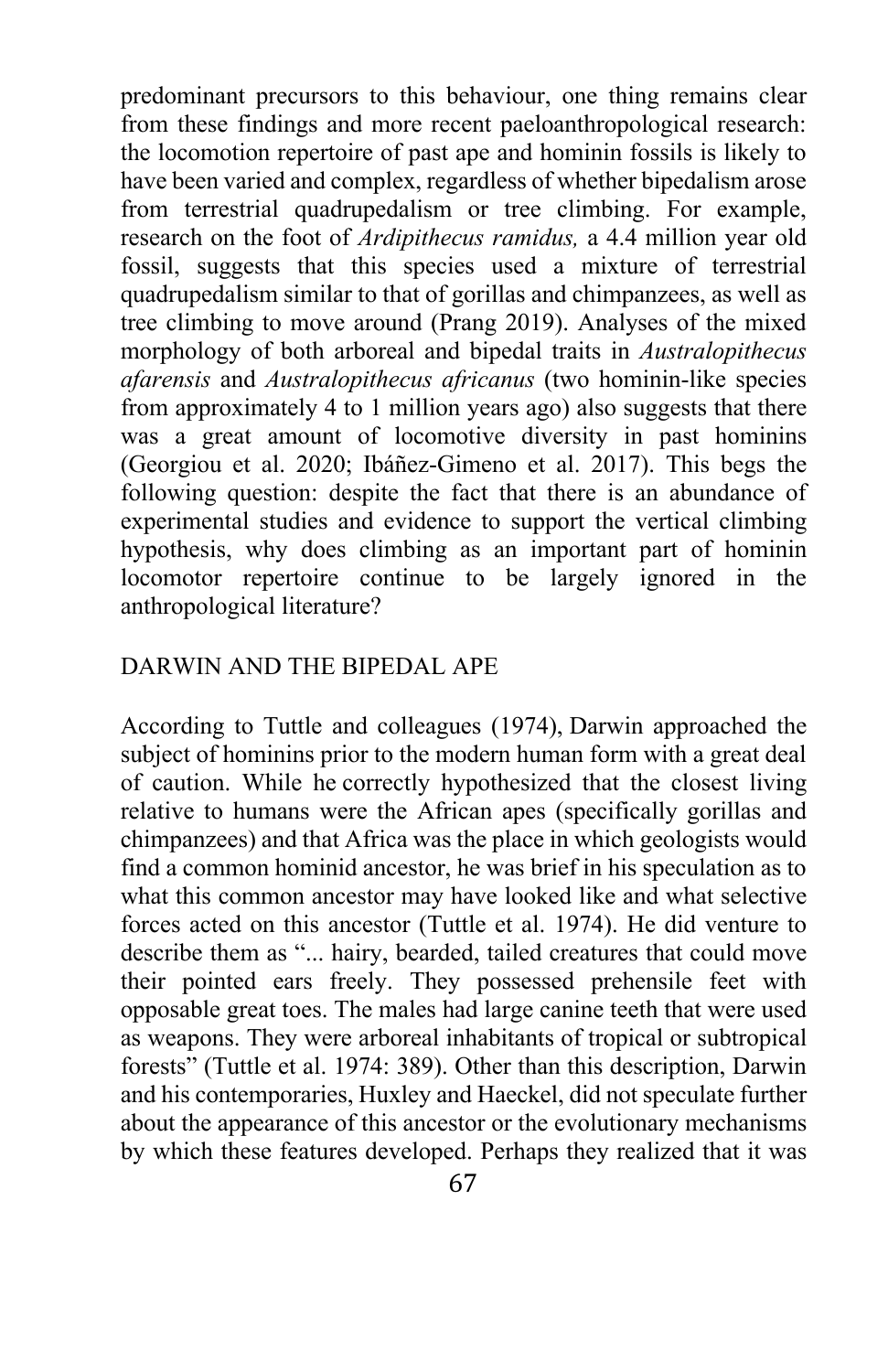difficult, if not impossible, to predict what a human ancestor would look like given they did not have the rich collection of hominin fossils and knowledge that anthropologists have access to today. In other words, they may have been exercising caution in order to avoid making incorrect inferences. Tuttle and colleagues (1974) also remark that these scholars instead focused their efforts on proving that humans had some sort of kinship with the great apes.

Yet while their intentions were well-meaning (in the pursuit of science, et cetera), the way in which they went about demonstrating this affinity was to the detriment of future tree climbing discussions. While Darwin was controversial for his time because he believed that humans were superior to other apes not in kind but in *degree*, he nonetheless saw humans as being above all other apes (Ingold 2004). Darwin believed that by attaining a higher intelligence humans were freed from natural instinct and thus transcended nature (Ingold 2004). As Ingold (2004) remarks, "Unlike the quadruped, with four feet planted solidly on the ground of nature, the biped is held down only by two, while the arms and hands, released from their previous functions of support and locomotion, become answerable to the call of reason" (318). This paper does not disagree that humans are complex in intelligence compared to other animals and that the process of walking upright on two feet did indeed free up the hands for more complex tool usage, et cetera. What this paper takes issue with is the belief that humans are superior to other apes because becoming bipedal "released" them from nature. By doing so, this approach attempts to sever the connection between humans and other species by viewing humans as "above" nature. In *Man's Place in Nature*, originally published in 1863,Thomas Huxley presents an illustration of the skeletons of a gibbon, an orangutan, a chimpanzee, a gorilla, and a human to demonstrate the anatomical changes made by humans to become bipedal (see Figure 1). Ingold (2004) argues that the illustration has been purposefully constructed to depict the human being's progression to bipedalism and to a position above the other apes and to the top of the animal kingdom. Indeed, when one examines the illustration and compares the relatively upright posture of the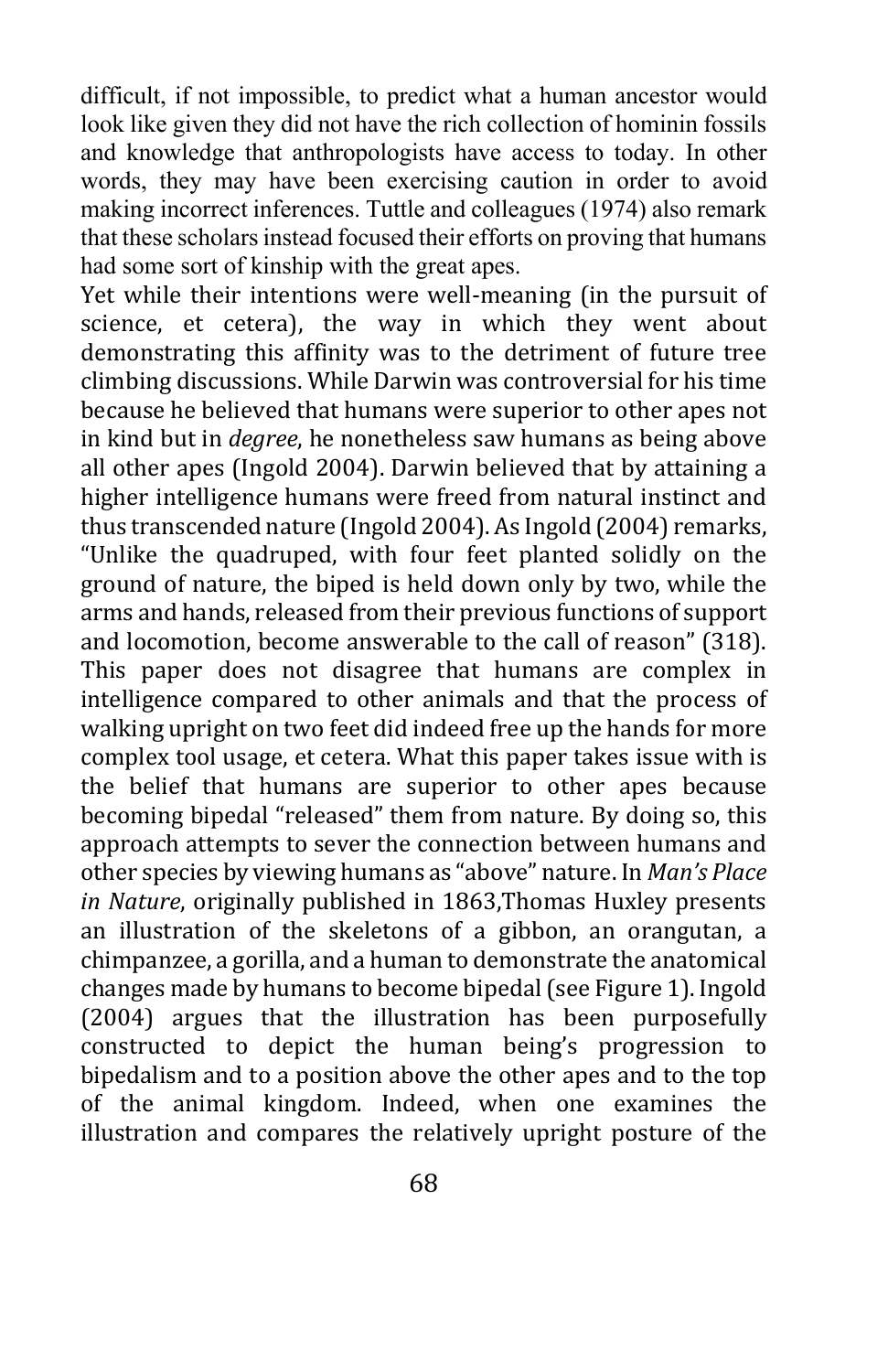human to the other apes, the gibbon skeleton, followed by orangutan skeleton, stands out as having the most upright posture after the human. Yet instead of being placed closer to the humans to demonstrate this thought-provoking similarity, these two apes are placed as far away from the human skeleton as possible. While it is impossible to know for certain what Huxley intended by this order of skeletons, it is important to acknowledge that they might have been ordered in this fashion because at the time, orangutans and gibbons had already been classified into two distinct genera, while chimpanzees and gorillas were thought to be part of the same genus (Huxley 1894). Yet this still begs the question: why highlight the posture differences between the apes and humans instead of discussing the potential significance of their similarities? Why not discuss the meaning of these similar postures and what it might indicate about the role of tree climbing in hominin history?



*Figure 1 - Anatomical comparison of human and ape skeletons, from Huxley's (1894) Man's Place in Nature Source: Ingold, 2004:316.*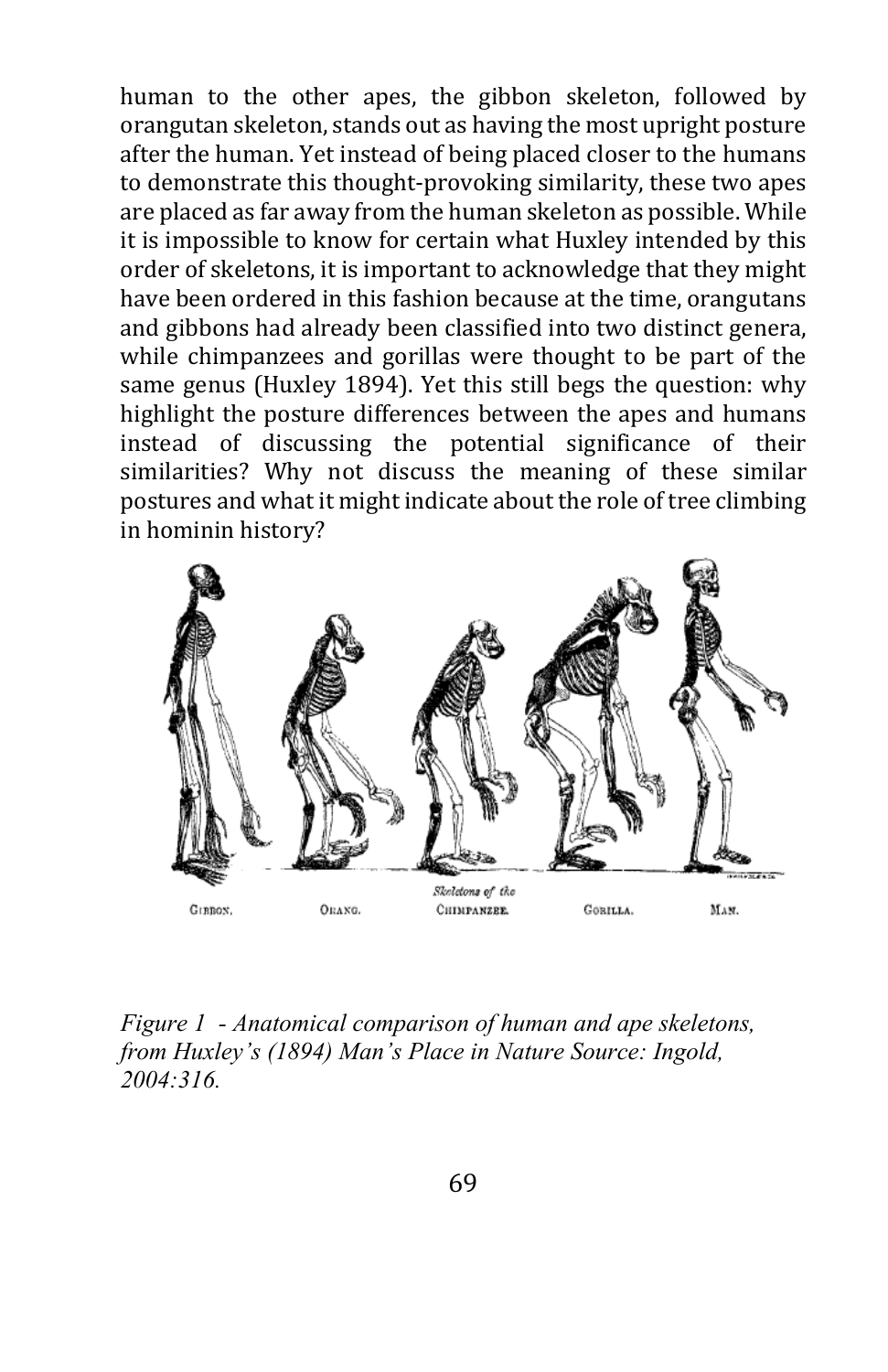## *AUSTRALOPITHECINE* LOCOMOTION

It is clear that arboreal and bipedal locomotion have a complex relationship with one another. Yet the challenge still lies in answering the questions of *how* and *when* the shift to bipedalism occurred in hominins (Prost 1980). Disagreements have also arisen over the timing and nature of the emergence of habitual bipedalism, partially because there are differing interpretations regarding the extent to which the shift towards bipedalism affected tree climbing ability (Kraft, Venkataraman, and Dominy 2014). While these are not easy questions to answer and anthropologists have amassed a number of theories as previously discussed, one thing remains clear. The emphasis on bipedalism has led to a dichotomous relationship between arborealterrestrial forms of locomotion in comparative primatology and paleoanthropology research (Kraft, Venkataraman, and Dominy 2014). This philosophical stance in anthropology has limited what questions are being asked regarding tree climbing. By placing the utmost importance on the presence of bipedal traits in fossils, arboreal traits are often not treated as significant. When anatomical signs of bipedalism are found in the fossil record, such as ankle and foot similarities between contemporary humans and *Australopithecus afarensis*, the possibility of tree climbing still being an important part of the species' locomotor repertoire is dismissed (Kraft, Venkataraman, and Dominy 2014). Instead, there is the assumption that if humans or past hominins climbed trees, they did so in an inept and awkward fashion (Kraft, Venkataraman, and Dominy 2014). Yet did the shift to a bipedal locomotion actually come at the expense of climbing ability?

Anthropologists have contentiously argued over the answer to this question, such as when it comes to the morphology of *Australopithecus afarensis* (Venkataraman, Kraft, and Dominy 2013). This is due to the fact that *Australopithecus afarensis* has a mixture of traits we would generally classify as bipedal or arboreal. For example, this early hominin shows lower body adaptations to bipedalism, such as a rigid ankle, an arched, non-grasping foot (Venkataraman, Kraft,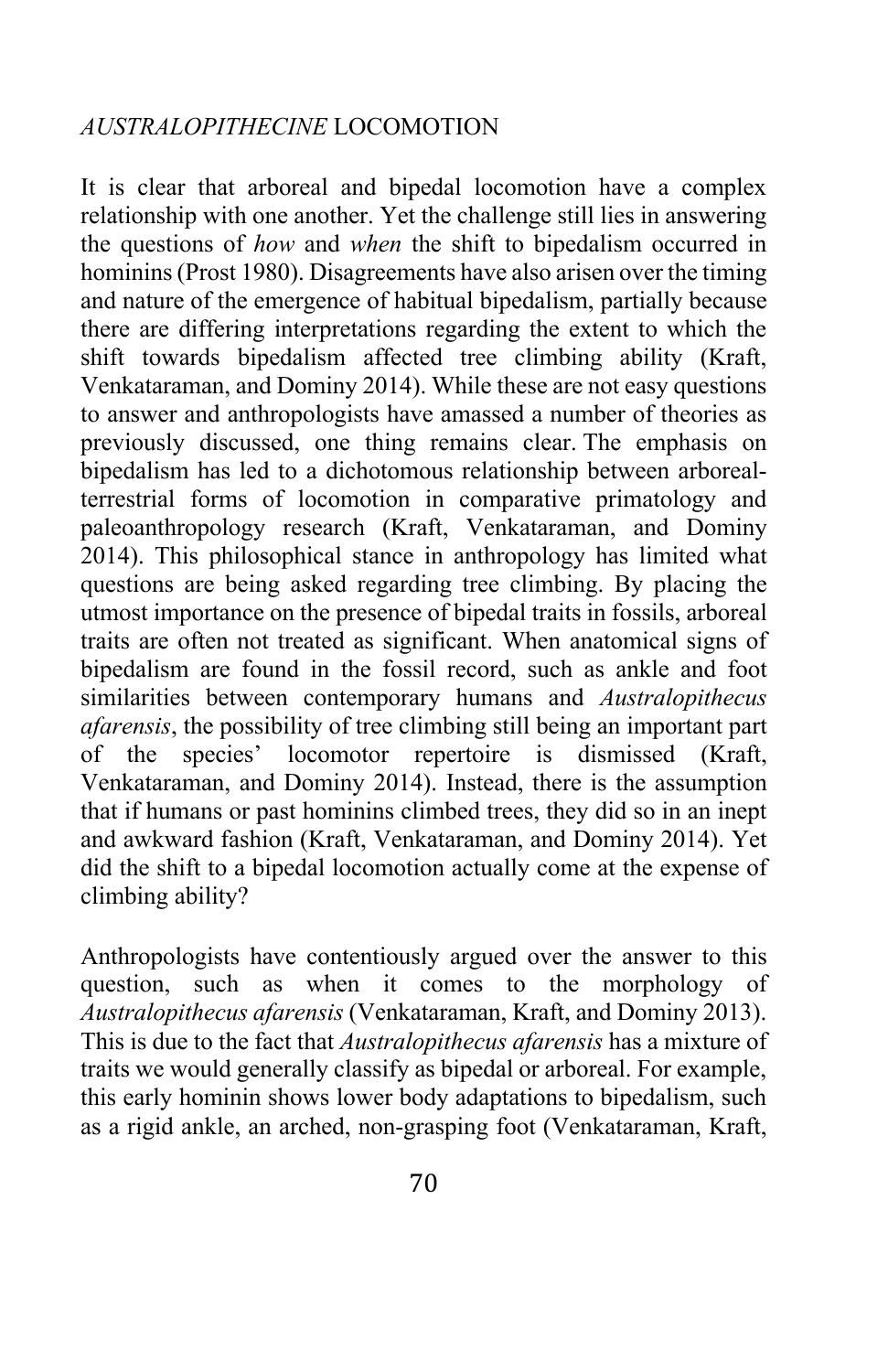and Dominy 2013), a long femoral neck (Georgiou et al. 2020), a relatively broad sacrum (Kimbel and Delezene 2009), and a shorter ischium (Kozma et al. 2018). Yet this species also shows a variety of upper limb arboreal adaptations, such as long, curved fingers and a cranially oriented glenoid fossa (Venkataraman, Kraft, and Dominy 2013). This mixture of bipedal and arboreal traits has resulted in decades of debate regarding the locomotory behaviours of *Australopithecuafarensis* and of other species of *Australopithecus,*  such as *Australopithecuafricanus* and *Australopithecu. sediba*  (Georgiou et al. 2020). Given the presence of these more "primitive" arboreal traits, Ibáñez-Gimeno and colleagues (2017) point out that there are two main interpretations regarding the locomotory behaviour of *Australopithecu. afarensis*. The first one suggests that the arboreal traits were no longer functional or adaptively significant but merely retained in the species' morphology due to a lack of strong selection pressures against it. These arboreal traits are seen as "primitive retentions" (Ibáñez-Gimeno et al. 2017:789). The second interpretation posits that these traits are still present because they were being selected for by the environment and so were still functionally relevant to the behaviour of the hominin (Georgiou et al. 2020; Ibáñez-Gimeno et al. 2017). It has also been noted that the divergent upper body and lower body morphology of some hominins might represent a selection for *both* arboreal and bipedalism locomotion (Georgiou et al. 2020).

While these debates continue in the anthropological literature today, recent research utilizing three-dimensional (3D) modelling software technology has shown that locomotion in the past was highly variable between hominin species. For example, Georgiou and colleagues (2020) analyzed 3D scans of the trabecular (internal bone structure) of the femur (upper leg bone) of one specimen classified as *Austraolopithecus africanus* and a second specimen who is thought to have either been an early *Homo* member or a *Paranthropus robustus* member. The results show that the *Australopithecus africanus*  specimen's trabecular bone pattern is actually more similar to a modern human's patterning, while the unknown / possible early *Homo / Paranthropus robustus* specimen's pattern is more similar to an ape's trabecular bone, specifically that of a bonobo. These patterns indicate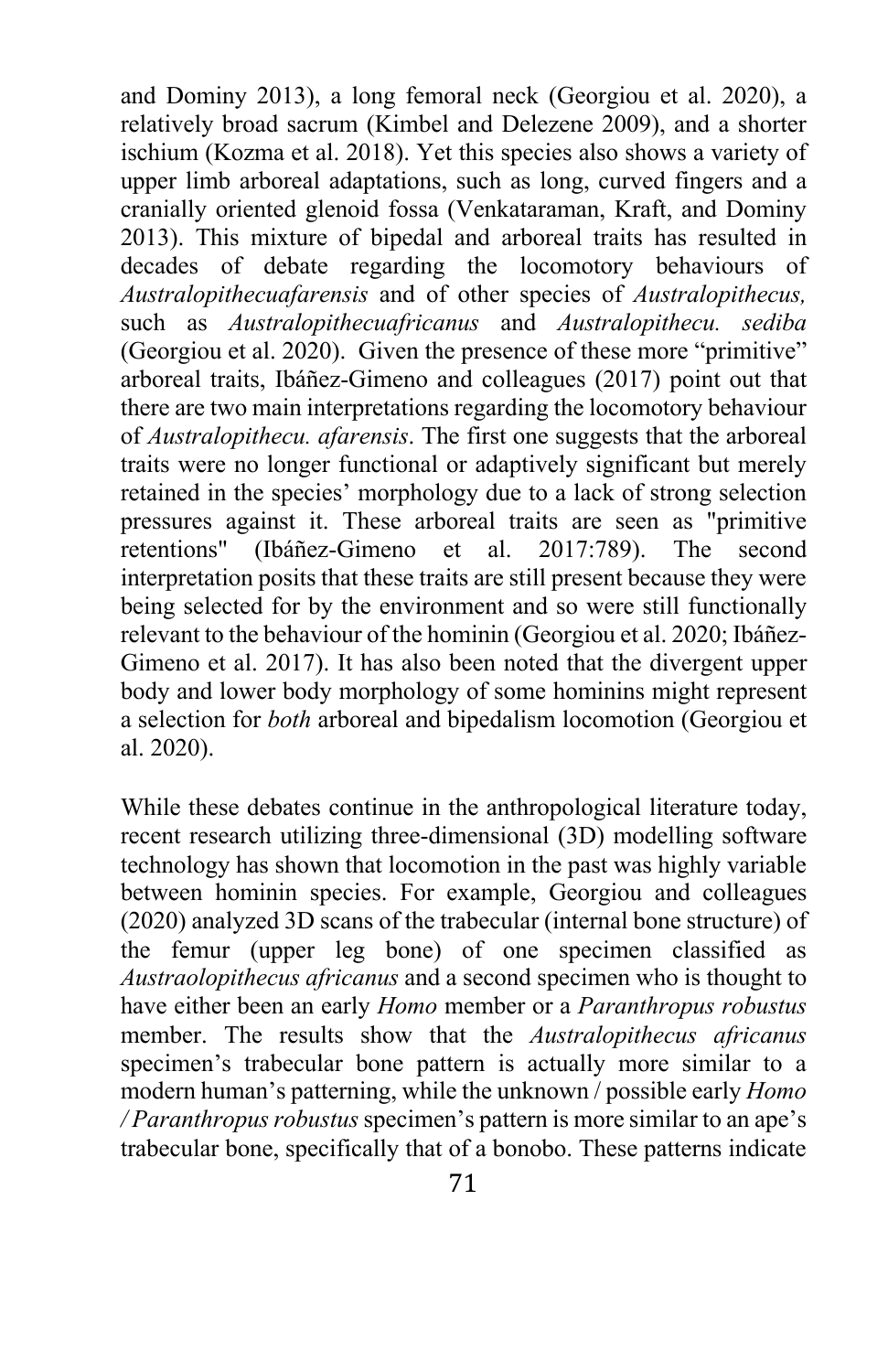that *Australopithecus africanus* was an obligate biped, while the other specimen regularly adopted a highly flexed position typical of arborealism. There are several particularly interesting aspects about these results. Firstly, the results suggest that *Australopithecus africanus* did not engage in arboreal locomotion as much as was previously thought. On the one hand, this may appear to fit into the first interpretation described by Ibáñez-Gimeno and colleagues (2017), that arboreal traits are merely remnants from a form of locomotion no longer used, although importantly, they still maintained the ability to climb trees. On the other hand, the unknown / possible early *Homo / Paranthropus robustus* specimen's results may provide support for the second interpretation as described by Georgiou and colleagues (2020) and Ibáñez-Gimeno and colleagues (2017), that the presence of arboreal traits suggests that they were still being selected for because they provided some kind of benefit or advantage in that particular hominin's environment. It is also particularly interesting that the unknown specimen is geologically *younger* than the *Australopithecus africanus* specimen, yet it exhibits more evidence of regularly engaging in some form of tree climbing. While this could be seen as evidence that the specimen belongs to the *Paranthropus* genus as opposed to *Homo*, one must keep in mind that the only evidence for arboreality in this genus has been found in a scapula, a humerus, and a radius (Georgiou et al., 2020). It is also possible that an early *Homo*  specimen could exhibit arboreal traits, as another *Homo* specimen called the Olduvai Hominid exhibits arboreal adaptations as well (Georgiou et al., 2020). With these results, as well as the diverse mixture of arboreal and bipedal traits in other hominins such as *Australopithecus sediba*, *Homo naledi*, the Burtele foot, and *Ardipithecus ramidus*, the authors' results suggest that there was a great amount of locomotor diversity in the hominin fossil record and that the shift to bipedalism was not as linear as once thought (Georgiou et al., 2020).

## CONTEMPORARY HUMAN TREE CLIMBING

There is an area of anthropology that has largely been overlooked in discussions regarding the significance of tree climbing in hominin evolution: modern human tree climbing. Despite the fact that there are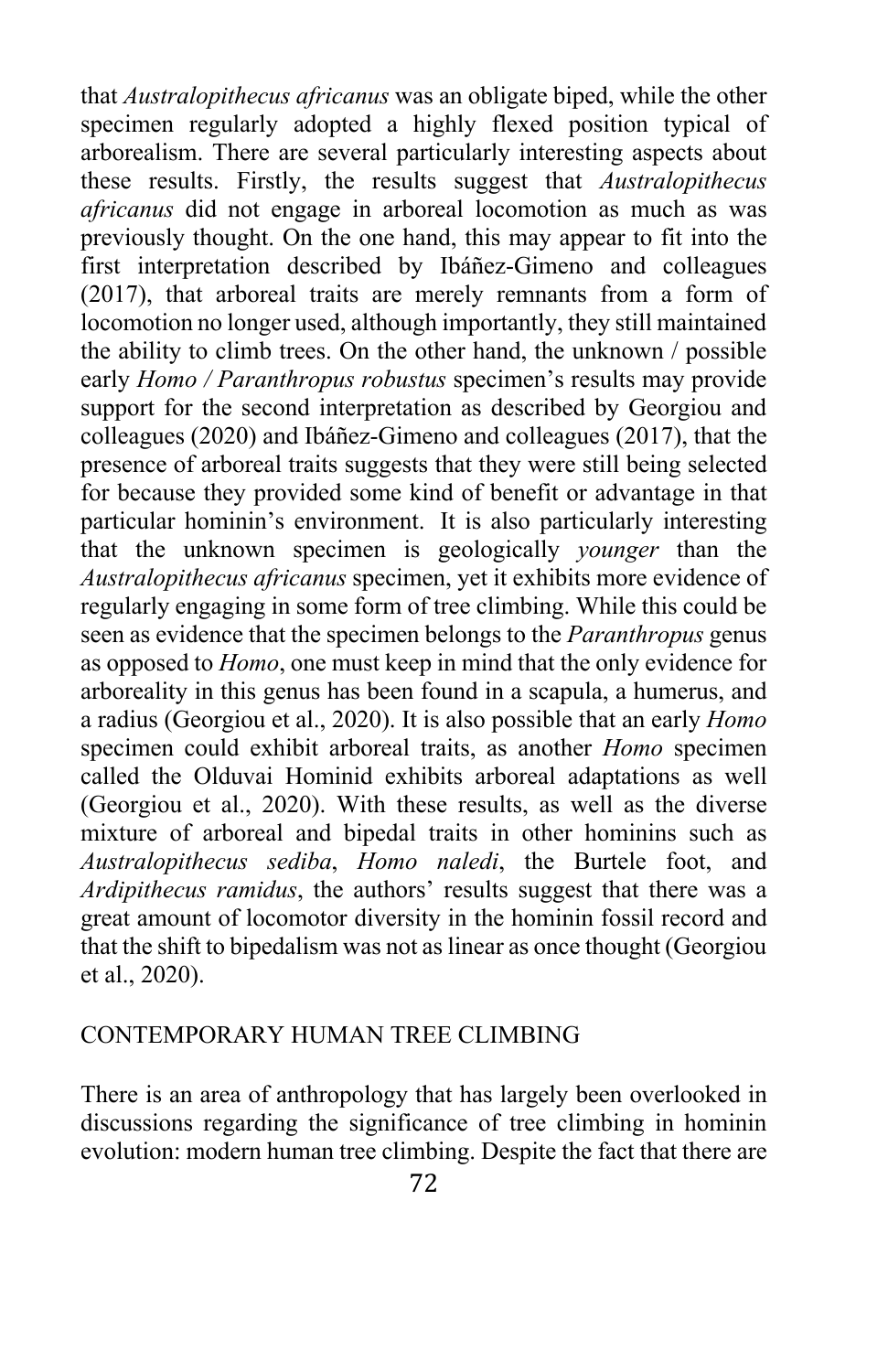many groups of modern humans (especially hunter-gatherers) around the world who frequently engage in tree climbing to acquire resources, they have been largely ignored in discussions regarding the evolution of hominin locomotion and behaviour (Kraft, Venkataraman, and Dominy 2014; Venkataraman, Kraft, and Dominy 2013). Due to the difficulties of inferring locomotory behaviour from fossils (due to lack of preservation of soft tissues such as muscles, tendons, and ligaments), modern human tree climbers are particularly relevant in helping to shed light on hominin arboreality (Venkataraman, Kraft, and Dominy 2013). Given that they are definitive proof that humans are fully capable of climbing trees, at least for the purposes of acquiring resources, this data is particularly relevant in trying to answer the question of whether bipedalism resulted in a trade-off in climbing abilities. That being said, it is unlikely that any anthropologist would argue that humans are as deft and skilled in the trees as the other great apes.

Kraft, Venkataraman, and Dominy (2014) observed that human tree climbers typically move more slowly and cautiously in the trees than other apes such as chimpanzees. Yet it has been pointed out that given the various forms of locomotion in chimpanzees that have been extensively studied (such as their quadrupedal knuckle-walking, tree climbing, and facultative bipedalism), to overlook modern tree climbers is to overlook the full range of human locomotor capabilities (Venkataraman, Kraft, and Dominy 2013)). The fact also remains that these hunter-gatherer groups are sufficiently successful at acquiring food by way of tree climbing without the assistance of technology (Kraft, Venkataraman, and Dominy 2014) and that it forms an important part of their locomotor repertoire that they are willing to expend valuable energy on. This activity has fitness consequences both in the form of risks and rewards, which begs the question: why do humans climb trees? Worldwide, hunter-gatherer groups go to great lengths to acquire honey, for example, as it is an extremely highenergy resource (Kraft, Venkataraman, and Dominy 2014; Marlowe et al. 2014; Venkataraman, Kraft, and Dominy 2013) as well as other resources such as fruit, nuts, seeds, and palm products (Kraft, Venkataraman, and Dominy 2014).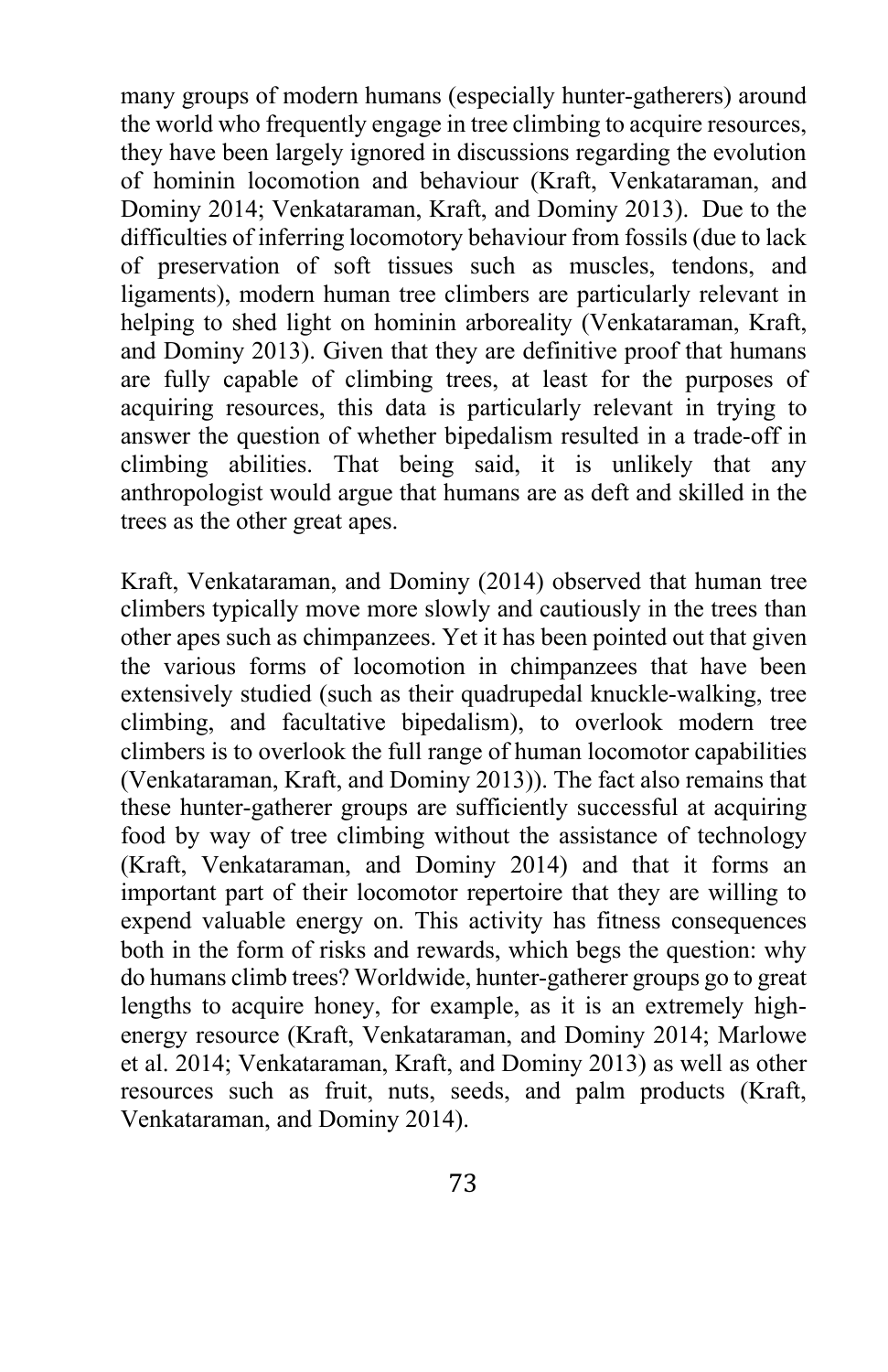Kraft, Venkataraman, and Dominy (2014) go into great detail regarding the various aspects of human tree climbing behaviour and the rewards and risks associated with it. For example, they describe how honey is also a sought-after resource because it is nutrient-dense, preserves for a long time, and has antimicrobial and antiviral effects, amongst other properties. Honey can even have sociological significance, such as in the case of the Mbuti people in the Ituri Forest in the Democratic Republic of Congo, where it is used to maintain and foster social relations. In some groups, such as the Sekai in Malaysia, if a man is a good climber he is seen as a more appealing prospective husband. It is also interesting to note that human climbers appear to climb higher on average than great apes during honey acquisition, despite the fact that it is an extreme dangerous activity with often fatal consequences. Worldwide, tree climbing is also a strategy employed in hunting activities. For example, the Efe hunter-gatherers of the Democratic Republic of Congo perch in trees in order to ambush duikers who feed on the fallen fruit on the forest floor, and the Batek people of Malaysia move within the trees (and up to forty meters in the canopies) in order to hunt animals such as birds, monkeys, bats, and rats using blowguns. The Hadza people of Tanzania also sometimes use trees to stash meat from hunting. While it is known that non-human primates also use trees as a form of protection against predators, such as by nesting and sleeping in trees, this behaviour appears to be less analogous with humans, although the Ache people of Paraguay have been known to climb trees in order to avoid a charging predator.

Yet despite the rewards, tree climbing has high morbidity and mortality risks. Given the great heights that are sometimes climbed, such as in order to attain honey (sometimes as high as 51 m in the tree canopy), the consequences of falling out of the trees are often fatal. While the data is sparse regarding the types of non-fatal injuries sustained by human tree climbers, evidence of long-bone trauma in non-human primates that is consistent with falling has been found. Previous studies have shown that in countries such as Papua New Guinea and Nigeria, tree fall-related injuries accounted for a significant portion of hospital admissions, and it is known that falling from significant heights can result in injuries to the spine, legs, arms,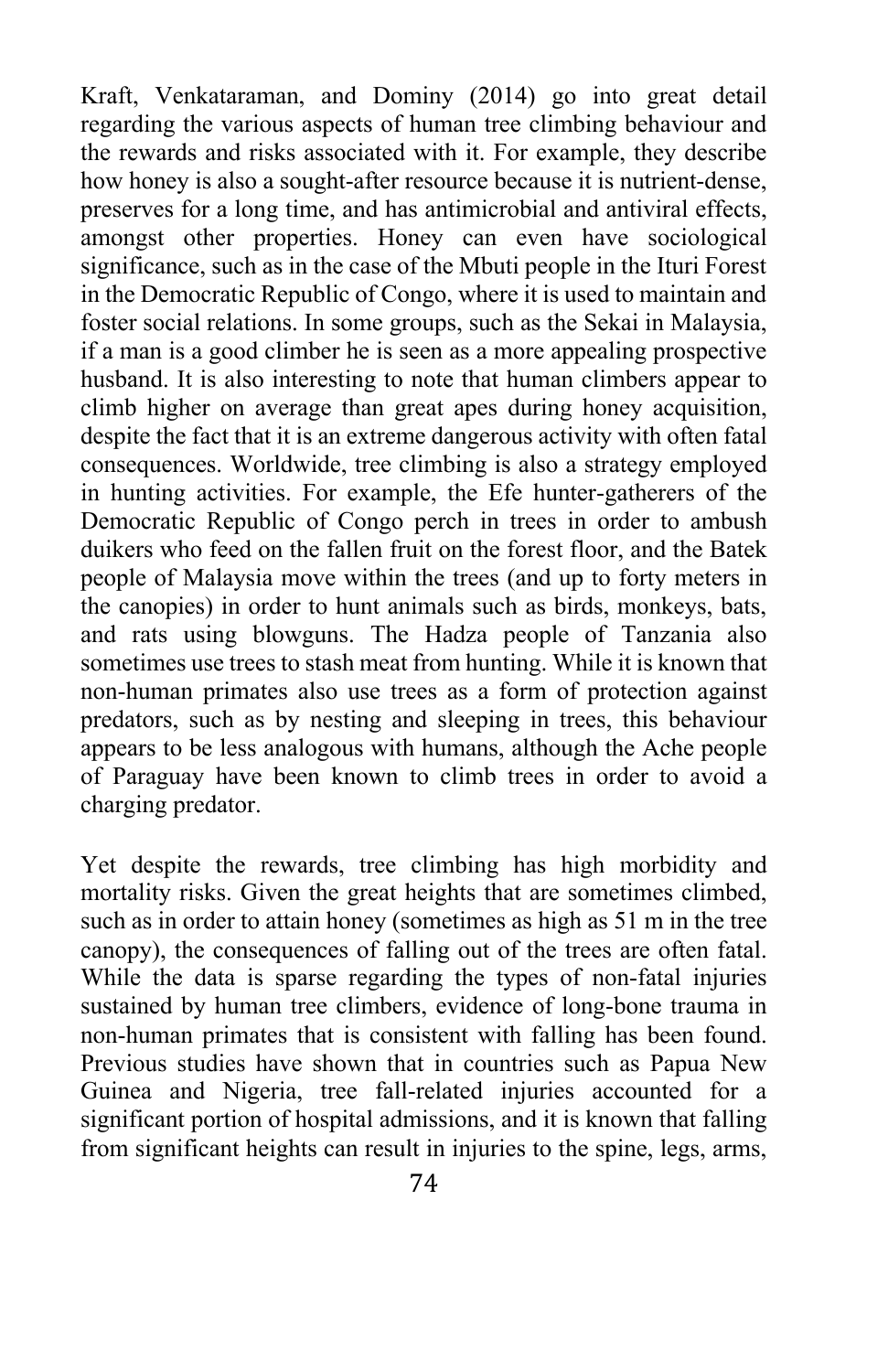and internal organs. Therefore, one can see not only that the rewards of tree climbing in certain hunter-gatherer groups are seen to outweigh the often-fatal risks associated with this form of movement, but that humans are proficient enough at tree climbing that they are extremely successful at repeatedly using trees to acquire resources.

Now that is has been established that certain groups of humans frequently engage in tree climbing for resource acquisition, the following question must be asked: how might this behaviour inform studies regarding tree climbing in fossil hominins? More specifically, what do we know, and what do we *not* know, about tree climbing morphology in modern human tree climbers, and are there connections between their morphology and past hominins? Given that the skeletal morphology of human tree climbers does not appear to reflect the morphology that we see in arboreal apes, what might this say about soft tissue plasticity in humans and potentially in fossil hominin species? While more data from human tree climbers needs to be collected before appropriate comparisons can be made with other living primates and hominins, Kraft, Venkataraman, and Dominy (2014) point out that studies on skeletal morphology associated with tree climbing ability in humans could allow for inferring climbing behaviour in the fossil record, something that is not typically easy to do in paleoanthropology. Venkataraman, Kraft, and Dominy (2013) discuss the Twa people in Uganda, who use extreme ankle dorsiflexion during climbing. The position of their ankles during climbing is comparable to the dorsiflexion seen in chimpanzees; an action that anthropologists had previously assumed was not physically possible in our species. The advantage to this position of the ankle is that it places the climber's center of mass closer to the tree and thus lowers the energy expenditure and the risks of vertical ascent (Venkataraman, Kraft, and Dominy 2013). Yet the dorsiflexion seen in the Twa climbers is not reflected in the skeletal morphology of their ankle, but rather in plasticity of their soft tissues. The ankle joint is a complex system of bones, ligaments, and muscle, all of which contribute to ankle flexibility (Venkataraman, Kraft, and Dominy 2013). This finding is particularly significant when considering the morphology of *Australopithecus* specimens, as this genus has a distinctively non-arboreal foot and ankle (Venkataraman, Kraft, and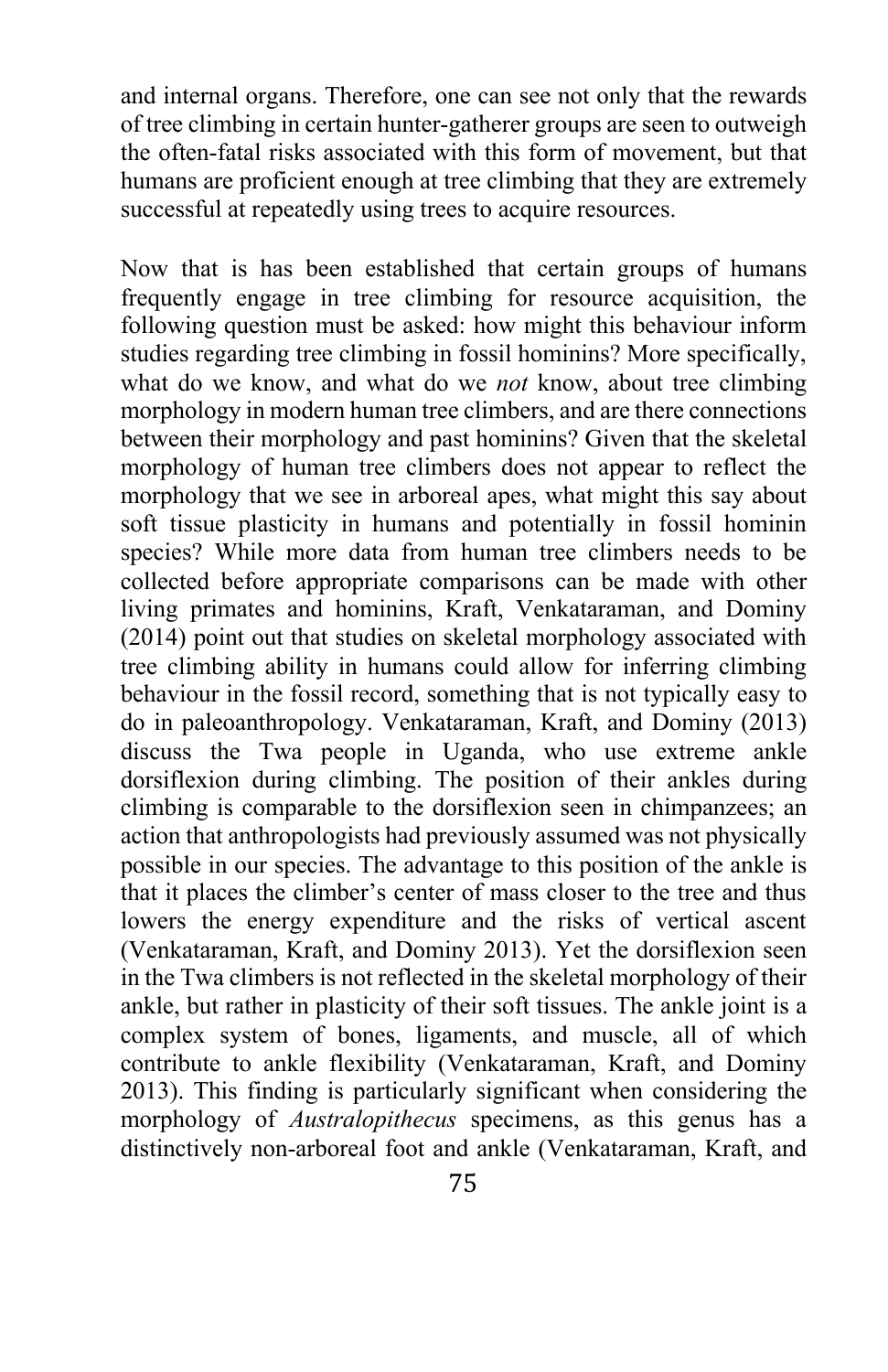Dominy 2013). As the authors demonstrate with their study of the Twa people, morphological adaptations to climbing do not necessarily have to be a skeletal change, but rather can be changes in the soft tissue. Therefore, this soft tissue plasticity, as well as the overall competence of human tree climbers, must be taken into account when paleoanthropologists are formulating their questions regarding the role of arborealism in past hominins.

## **CONCLUSION**

For the past two centuries, scholars have been asking questions regarding how our unique behaviour today (that is, bipedal locomotion) connects us to hominins that lived millions of years ago. Cross-species comparisons between humans and other apes led scholars to try to identify which physical traits set humans apart from all other animals, and how these traits might have arisen in the evolutionary process. One of the most apparent differences between humans and apes, and in fact all other animals, is that humans habitually and exclusively (or so it was thought) walk upright on two feet. Due to this observation, this form of locomotion and thus the anatomical adaptations associated with it are treated as the defining trait of hominins both past and present. Thus, when a fossil discovery is made one of the first questions to be asked is whether the specimen was bipedal or not. The skeleton must exhibit an adaptation to bipedalism in order to be classified as a hominin and to be considered either a possible direct ancestor or cousin species of modern humans. The great importance placed on bipedalism since the writings of Charles Darwin in the 19th century has greatly influenced the theoretical framework in which many paleoanthropologists formulate their research questions. This biased perspective has led to the frequent dismissal of other forms of locomotion being important in hominin locomotion studies, such as tree climbing. When a fossil exhibits a mixed morphology of bipedal and arboreal adaptations, it is commonly assumed that the specimen was either clumsy or awkward at tree climbing (Kraft, Venkataraman, and Dominy 2014) or that the arboreal traits are vestiges from a past arboreal lineage that has yet to be selected against by the environment. One of the main limitations that paleoanthropologists face is that it is impossible to entirely and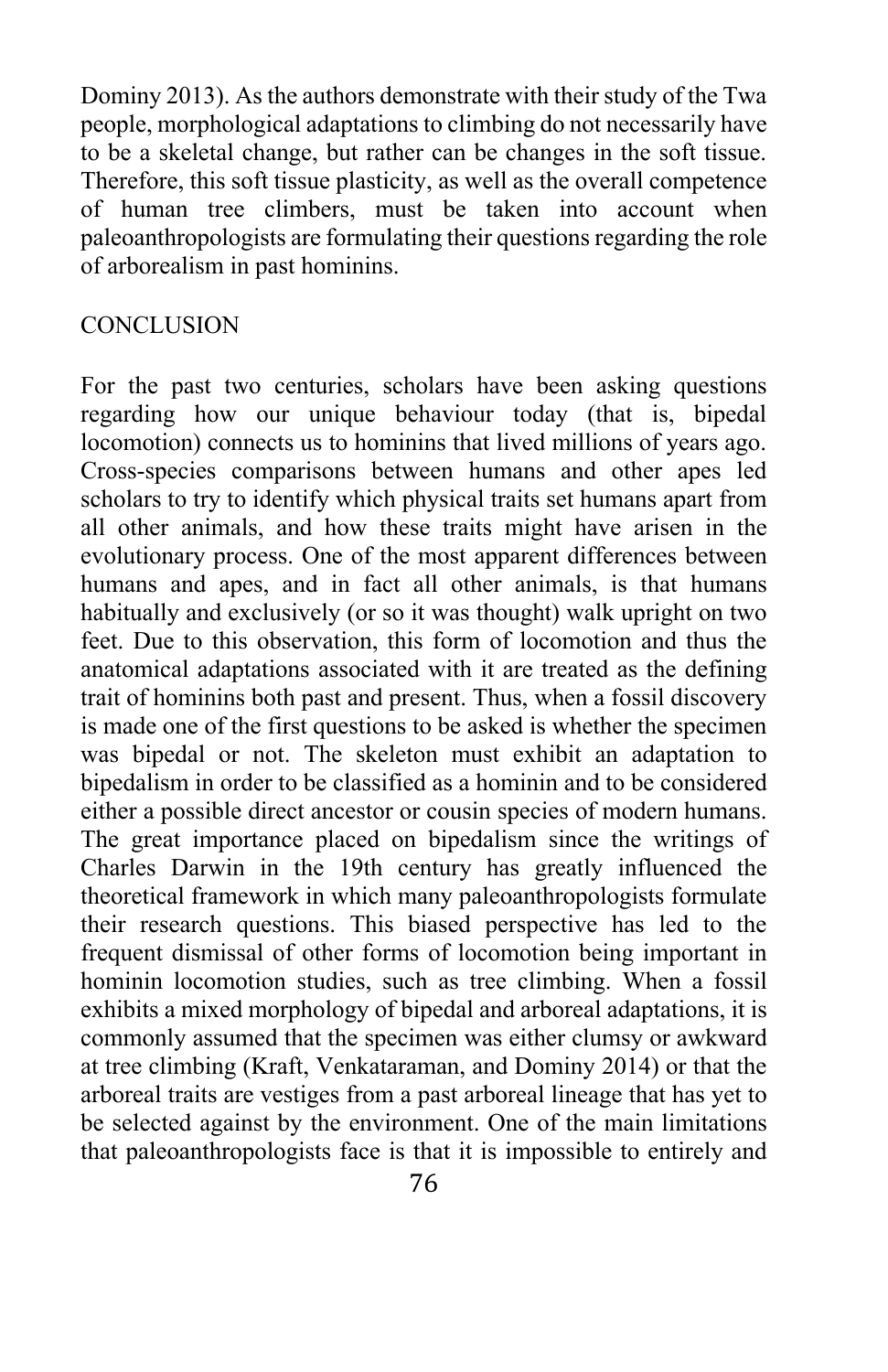definitively reconstruct the behaviour of fossil hominins. While this is true of any discipline that strives to study past human behaviour, this is a particularly challenging aspect of paleoanthropology because soft tissues such as muscles, ligaments and tendons do not preserve in fossils, and no cultural artifacts are typically found with older fossils such as *Australopithecus*. This means that answering questions regarding the behaviour of these hominins, such as what their locomotive repertoire was, is inherently difficult. Yet there are promising areas of research that are attempting to both mitigate these limitations and that are asking questions that consider a more comprehensive range of locomotion in hominins. In the past ten years, anthropologists have also been calling attention to the fact that there are groups of humans worldwide who frequently engage in tree climbing to acquire resources (Kraft, Venkataraman, and Dominy 2014; Venkataraman, Kraft, and Dominy 2013), some of whom demonstrate soft tissue plasticity in response to selection for climbing trees more efficiently. All of these studies have significant implications for future studies regarding fossil hominin locomotion, as they prove that specimens who show more adaptations to a particular form of locomotion such as bipedalism do not necessarily experience any apparent trade-offs when engaging in another form of movement such as tree climbing. These studies, as well as future inquiries, will help address the areas of ambiguity in paleoanthropology, such as whether bipedalism did actually come at the cost of tree climbing ability, and how the transition from a predominantly arboreal locomotion to a terrestrial locomotion occurred.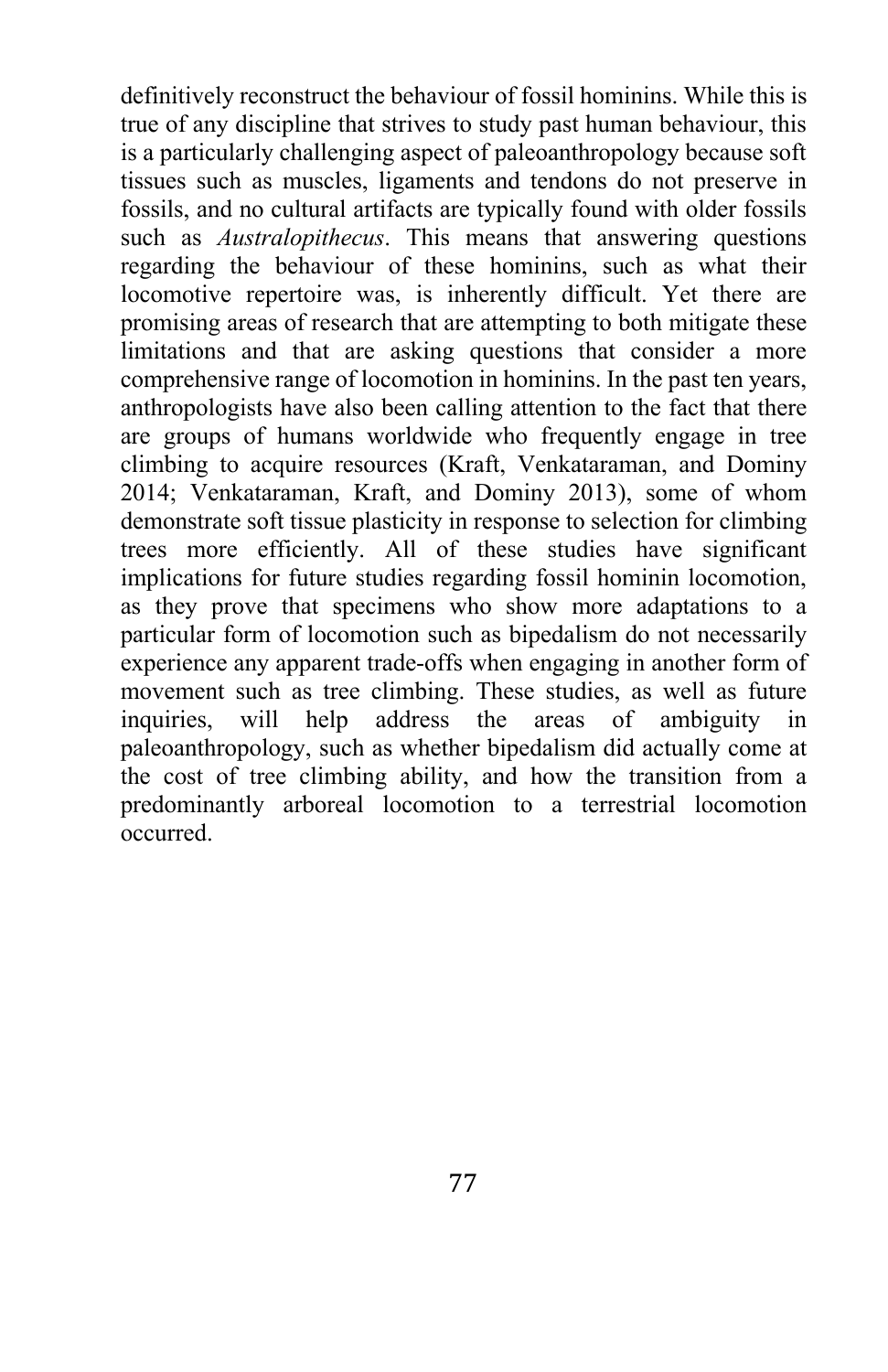#### REFERENCES

- Bartlett, Jamie L., Bonnie Sumner, Richard G. Ellis, and Rodger Kram. 2014. Activity and Functions of the Human Gluteal Muscles in Walking, Running, Sprinting, and Climbing. *American Journal of Physical Anthropology* 153(1): 124–31. https://doi.org/10.1002/ajpa.22419.
- Bramble, D. M., & D.E. Lieberman. 2004. Endurance running and the evolution of Homo. *Nature*, 432(7015): 345–352. https://doi.org/10.1038/nature03052
- Fleagle, John G., Jack T. Stern, William L. Jungers, Randall L. Susman, Andrea K. Vangor, and James P. Wells. 1981. Climbing: A Biomechanical Link with Brachiation and with Bipedalism. *Symposium of Zoological Society of London* 48: 359–75.
- Georgiou, Leoni, Christopher J. Dunmore, Ameline Bardo, Laura T. Buck, Jean-Jacques Hublin, Dieter H. Pahr, Dominic Stratford, Alexander Synek, Tracy L. Kivell, and Matthew M. Skinner. 2020. Evidence for Habitual Climbing in a Pleistocene Hominin in South Africa. *Proceedings of the National Academy of Sciences* 117(15): 1- 8. https://doi.org/10.1073/pnas.1914481117.
- Gundling, Tom. 2012. Stand and Be Counted : The Neo-Darwinian Synthesis and the Ascension of Bipedalism as an Essential Hominid Synapomorphy. *History and Philosophy of the Life Sciences* 34(1/2): 185-210. https://www.jstor.org/stable/43831772
- Huxley, Thomas H. 1894. *Man's Place in Nature, and Other Anthropological Essays*. London: Macmillan.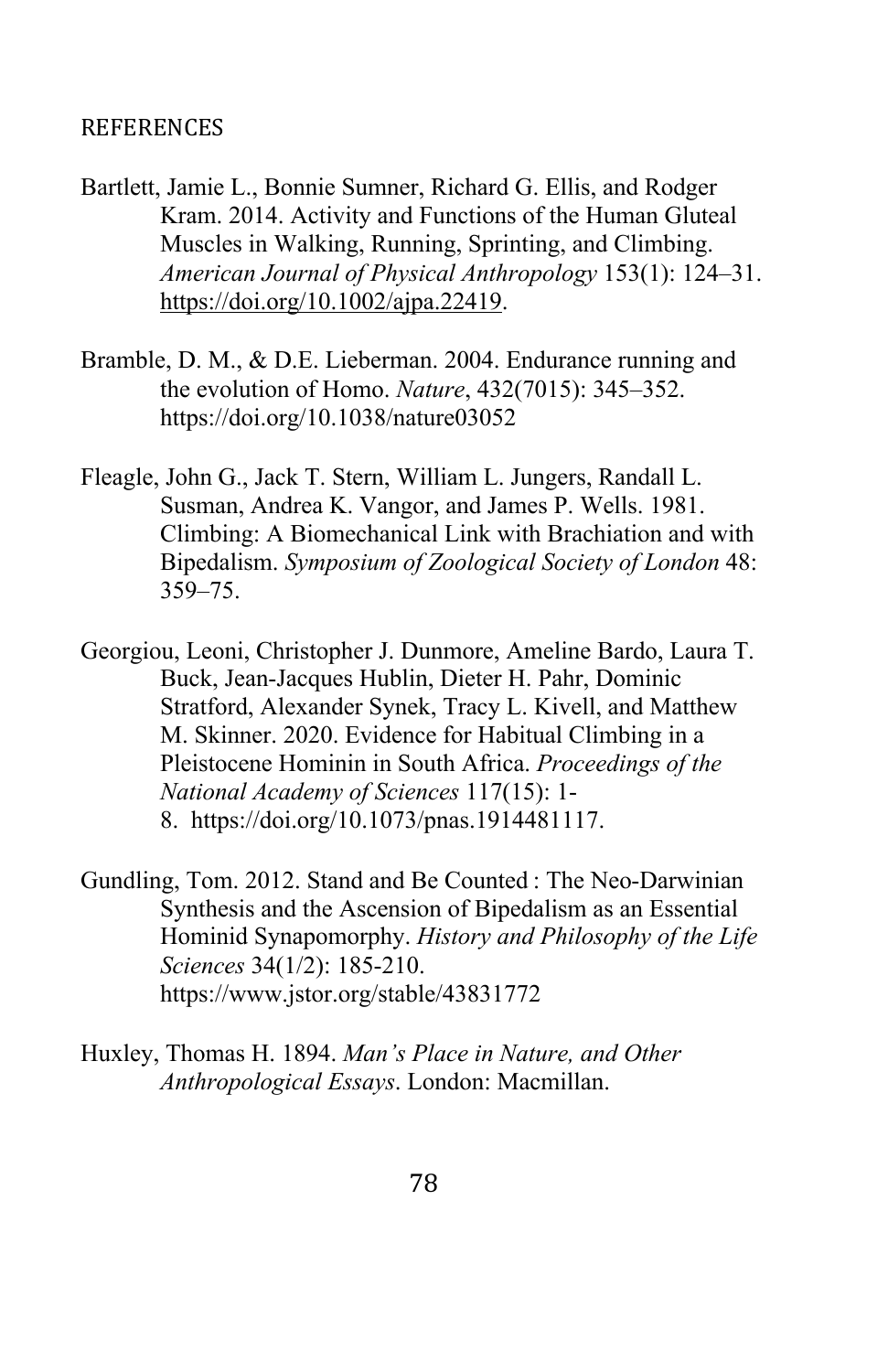- Ibáñez-Gimeno, Pere, Joan Manyosa, Ignasi Galtés, Xavier Jordana, Salvador Moyà-Solà, and Assumpció Malgosa. 2017. Forearm Pronation Efficiency in A.L. 288-1 (Australopithecus Afarensis) and MH2 (Australopithecus Sediba): Insights into Their Locomotor and Manipulative Habits. *American Journal of Physical Anthropology* 164 (4): 788–800. https://doi.org/10.1002/ajpa.23319.
- Ingold, Tim. 2004. Culture on the Ground: The World Perceived through the Feet. *Journal of Material Culture* 9 (3): 315–40. https://doi.org/10.1177/1359183504046896.
- Kimbel, William H., and Lucas K. Delezene. 2009. 'Lucy' Redux: A Review of Research on Australopithecus Afarensis. *American Journal of Physical Anthropology* 140 (49): 2–48. https://doi.org/10.1002/ajpa.21183.
- Kozma, Elaine E., Nicole M. Webb, William E.H. Harcourt-Smith, David A. Raichlen, Kristiaan D'Août, Mary H. Brown, Emma M. Finestone, Stephen R. Ross, Peter Aerts, and Herman Pontzer. 2018. Hip Extensor Mechanics and the Evolution of Walking and Climbing Capabilities in Humans, Apes, and Fossil Hominins. *Proceedings of the National Academy of Sciences of the United States of America* 115 (16): 4134–39. https://doi.org/10.1073/pnas.1715120115.
- Kraft, Thomas S., Vivek V. Venkataraman, and Nathaniel J. Dominy. 2014. A Natural History of Human Tree Climbing. *Journal of Human Evolution* 71: 105–18. https://doi.org/10.1016/j.jhevol.2014.02.002.
- Lieberman, D. E., D. A. Raichlen, H. Pontzer, D. M. Bramble, & E. Cutright-Smith. 2006. The human gluteus maximus and its role in running. *Journal of Experimental Biology*, 209(11): 2143–2155. https://doi.org/10.1242/jeb.02255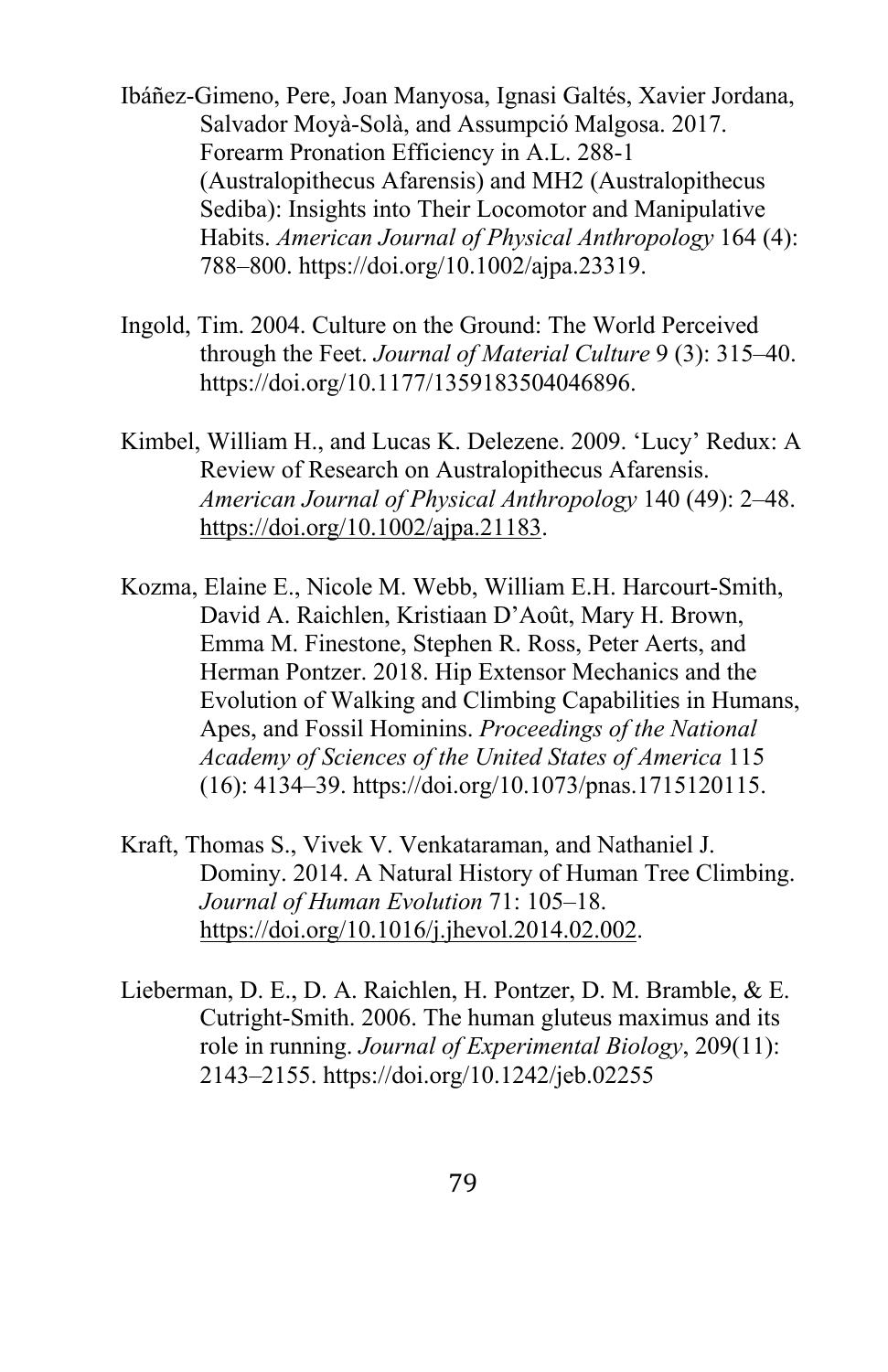- Marlowe, F. W., J. C. Berbesque, B. Wood, A. Crittenden, C. Porter, & A. Mabulla. 2014. Honey, Hadza, hunter-gatherers, and human evolution. *Journal of Human Evolution*, *71*, 119–128. https://doi.org/10.1016/j.jhevol.2014.03.006
- Prang, Thomas Cody. 2019. The African Ape-like Foot of Ardipithecus Ramidus and Its Implications for the Origin of Bipedalism. *ELife* 8: 1–17. https://doi.org/10.7554/eLife.44433.
- Prost, J. H. 1980. Origin of Bipedalism. *American Journal of Physical Anthropology* 52 (2): 175–89. https://doi.org/10.1002/ajpa.1330520204.
- Stern, Jack T., and Randall L. Susman. 1981. Electromyography of the Gluteal Muscles in Hylobates, Pongo, and Pan: Implications for the Evolution of Hominid Bipedality. *American Journal of Physical Anthropology* 55 (2): 153–66. https://doi.org/10.1002/ajpa.1330550203.
- Stern, Jack T. 1972. Anatomical and Functional Specializations of the Human Gluteus Maximus. *American Journal of Physical Anthropology* 36 (3): 315–39. https://doi.org/10.1002/ajpa.1330360303.
- Tuttle, Russell, Karl W. Butzer, and Bennett Blumenberg. 1974. Darwin's Apes, Dental Apes, and the Descent of Man: Normal Science in Evolutionary Anthropology. *Current Anthropology* 15 (4): 389–426. https://doi.org/10.1086/201494.
- Tuttle, Russell, H. 1981. Evolution of Hominid Bipedalism and Prehensile Capabilities. *Philosophical Transactions of the Royal Society of London* 392(1057), 89-94. https://www.jstor.org/stable/2398646 (Accessed April 2020).